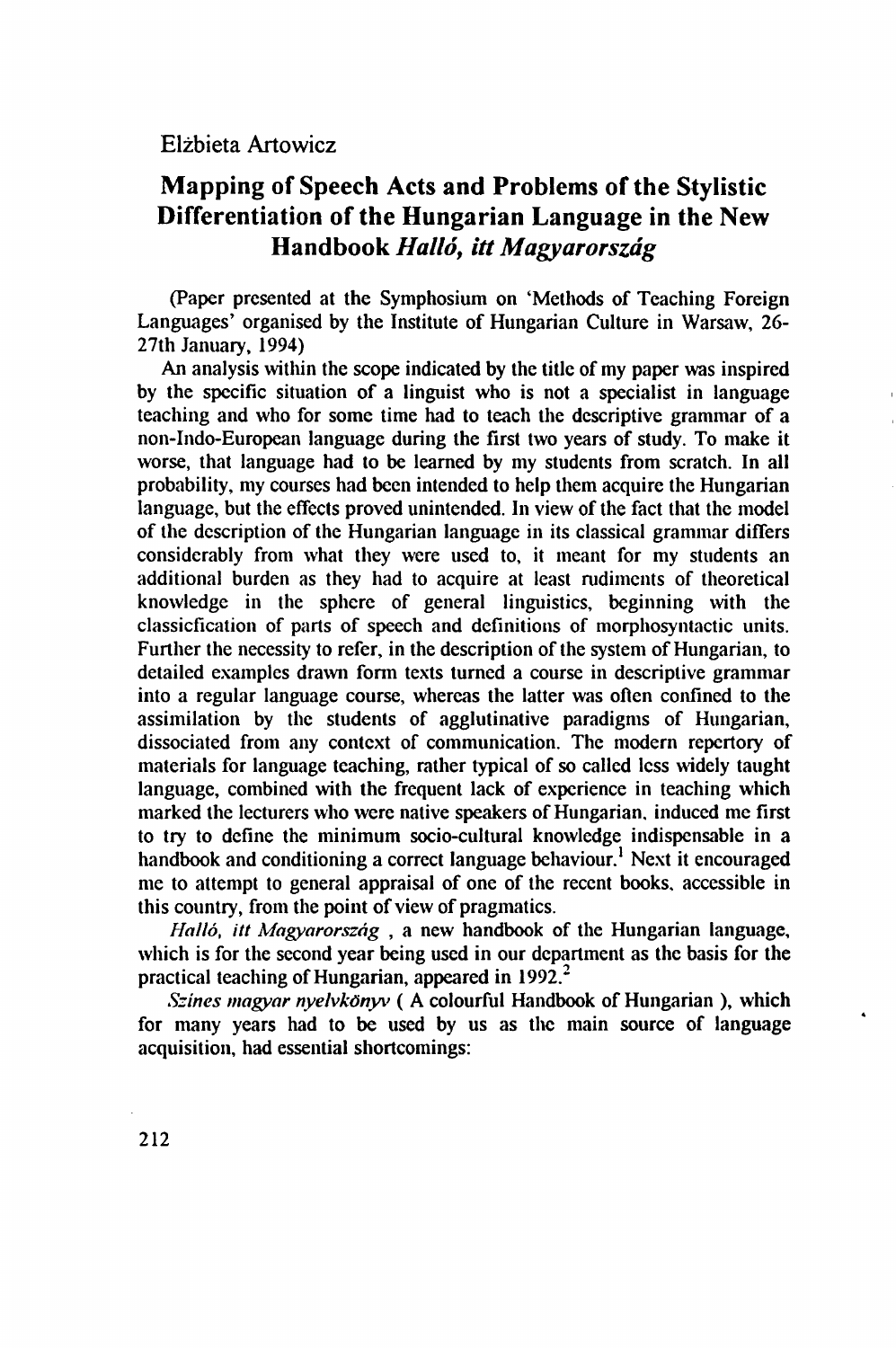(i) its composition mapped the traditional descriptive grammar, which was due to the fact that it was based on the cognitive method and the resulting emphasis in the process of teaching, on the multilevel organization of language;

(ii) scarcity of socio-cultural context which would determine, in a higher degree than in the case of other languages, correct performance;

(iii) scarcity of dialogues which would illustrate verbal communication.<sup>3</sup>

As compared with the former, *Halló, itt Magyarország* marks a considerable advance in the methodology of language teaching. Nevertheless my own observations made in language teaching, the analysis of the new Hungarian handbook, and my acquintance with the structure of many analogous for teaching such languages as French and English make me pose certain questions and formulate reflections for discussion in a group of specialists who represent incomparably richer methodological traditions than people engaged in teaching less widely taught languages . (cf. *Allô France, Sans frontières, Blueprint* etc)<sup>4</sup> .

While my paper is not intended to submit a detailed review of an essential instrument in acquiring the knowledge of Hungarian culture, an instrument which arouses optimism when we have advances in our Hungarian studies in mind. I shall take the liberty to give you general information on those thematic and structural solutions to be found in the handbook now under consideration which imply methodological problems as far as the part containing instructions for the teacher, a constant element of sources for the teaching of congress languages, has not been published.

*Halló, itt Magyarország* differs considerably from *Színes magyar nyelvkönyv* by much richer knowledge of the realities of Hungarian everyday and cultural life and by the repertory of situations occurring in verbal communication, to be found in 40 lessons of structured dialogues and descriptions and fixed in tape recorder casettes (In *Halló, itt Magyarország*  there is no grouping together of single lessons into thematico-functional blocks).

Lessons 1-9 include dialogues only. Beginning with lesson 10 there is a growing proportion of narrative texts. This is partly justified by the specific structure of the Hungarian language, marked by a wealth of morphological exponents of spatial and temporal relations, and their diversified and complicated word order in utterances which perform the predicative function only, and those which are definite speech acts.

An essential shortcoming of *Halló, itt Magyarország* consists in that it disregards phonetic and intonational material and exercices built into the structure of the lessons, because the development of correct articulation habits (especially when it comes to the rich system of Hungarian vowels) and of the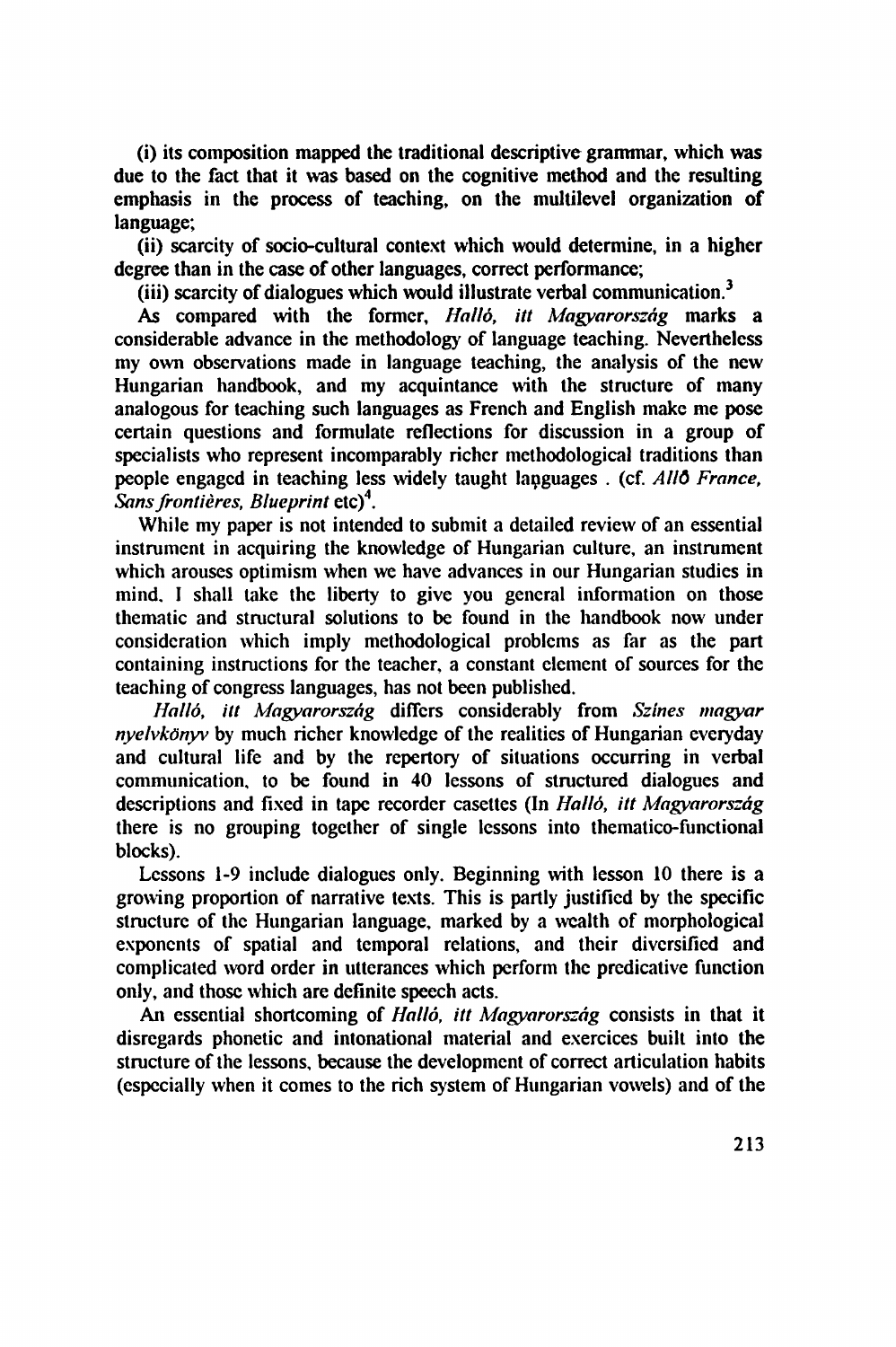skill in recognizing speech is the first and the most serious barrier in the acquisition of Hungarian, the latter being as a rule hampered by the psychological factors and the conviction of the learners that Hungarian is difficult.

The handbook is addressed to foreigners of unspecified age, which has resulted in stylistic eclecticism, especially in the description of formal and informal behaviour, which in Hungarian is very strongly conditioned by the social status of participants in verbal communication, beginning with greetings and forms of address (which have a rich literature intended for native speakers and accessible only to language teachers).

The assumed universality of the addresses of the handbook in all probability accounts for the idea of differentating the senders of verbal communiqués, who represent various age groups as well as statuses and occupations (students, businessmen, journalists, physician, police, office personnel, staffs in hotels and tourist services); they are introduced and described by an anonymous narrator. This suggests a comparison with the organization of handbooks of English and French *(Allô France, Sans frontières, Blueprint* etc), with which I am more or less familiar and in which the linking element takes the form of presenters of, or participants in, various events. Reference to them makes it easier to associate new material with that already assimilated. Such composition seems good from the point of view of the dramaturgical coherence of lessons.

The brief introduction to the handbook, written by its authors, stresses, its pragmatic aim: the development of communicative readiness and preparedness in everyday situations. Hence the main principle which organizes the handbook consists in the scope of subject matter and the typicality of situations in which definite speech acts take place and corresponding morpho-syntactic structures are presented.

The repertory of situations changes and is differentiated as the learners acquire better grammatical competence.

Part I (lessons 1-20) is dominated by standard formal situations (hotel, restaurant, shop, apartment hire office office/firm (lessons 1-8), visit in a private apartment, physician's room, official dinner in an elegant, showing the city to a guest from abroad, going to the cinema, an evening in the theatre).

Part II (lessons 21-40) is marked by an increased proportion of informal situations or such which are more strongly contrasted with formal ones (establishing official and social contacts, accidental meeting at the railway station, press interview, post office, traffic accident, troubles with the car and with the police, staying in the hospital, conversation of the patient with his family and the that of his family with the physician. Christmas spent with a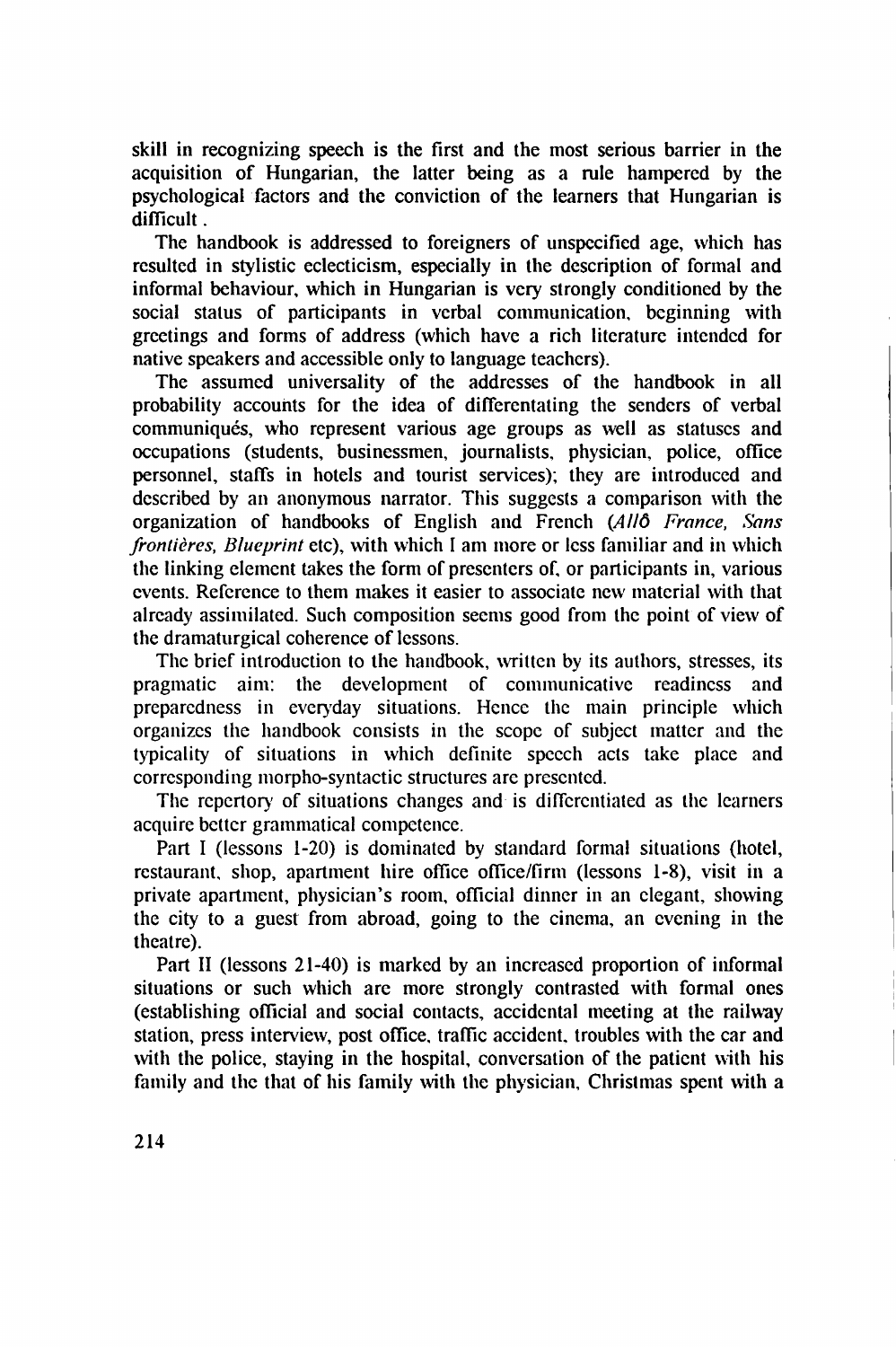Hungarian family, weather, family plans for holidays, air travel and formalities at the frontier, looking for a job, official contacts, do-it-yourself hobby, small talk with the hairdresser and with the beautician, defects and their repair in one's flat, touring the city by bus, fairwell parties and exchange of cordialities).

The acquaintance with the situational contexts of verbal communication, listed above by way of example, may be treated as socio-cultural realities known to the learner, or, to use Searlc's terminology, as preparatory conditions which determine fortunate performance of speech acts, whose repertory is, my analysis has shown – rather typical of rather analogous handbooks of foreign languages: introducing oneself: *Nagy János vagyok. Nagyon örülök; Szen'usz, Péter vagyok - Szervusz, Éva vagyok.;*  identification of persons and objects, of nationality: *Ön angol, ugye? - Igen, én angol vagyok; Te magyar vagy? - Nem, lengyel vagyok. - És te ? - Mi a neve? Hány éves? Milyen nemzetiségű? Mi a címe? Mi a foglalkozása? Hol tanul?* , knowledge of foreign languages: *És ön milyen nyelven beszél? Beszélek angolul; Csak egy kicsit beszélek magyarul.;* address: *Bocsánat, uram/kisasszonv; Kérem szépen ,* location in space and time: *Hol van a posta? - ott van, a szálloda mellett/előtt; Ho! van a magyaróra?; Hány óra van? - Negyed hét van; Még csak negyed kilenc van?* , introduction of third persons and objccts: *Igazgató úr, bemutatom Braun urat; Kati, bemutatom Pétert; Tessék parancsolni, Ez az előszoba, A fürdőszoba itt van, balra. Van egy nagy fürdőkád, zuhany, mosdó,* polite formulas: *Tessék parancsolni; Mit parancsol?; Tessék.; Mit kér?; Kit tetszik keresni? ,* greetings: *Kezét csókolom; Jó reggelt/napot kívánok; Szrevusz;* formulas of thanks: *Köszönöm; Köszönöm nem kérek* etc. . 5 It must be emphasized that the now described Part I of *Halló, itt Magyarország* is marked by a wcalt of lexical material in the sphere of identification and characteristics of object, whose assimilation is restricted by the phonological barrier and by the wealth of morpho-syntactical exponents of spatio-temporal relationships, typical of the agglutinative Hungarian language. The lexical store of the first five lessons is approximately twice as large as in the English and French handbooks mentioned above. The learners find if very difficult to cope with the sematic identification and the correct use of grammatical agglutinative morphemes, and in the handbook itself it is assigned incomparably more space than in the said handbooks of congress language. It seems that the phonological barrier and the excessive expansion of the lexicon are not conductive to the quick development of culturally correct communicational behaviour.

In the teaching of Hungarian at the university level the problem was partially solved by the introduction of additional classes in the practical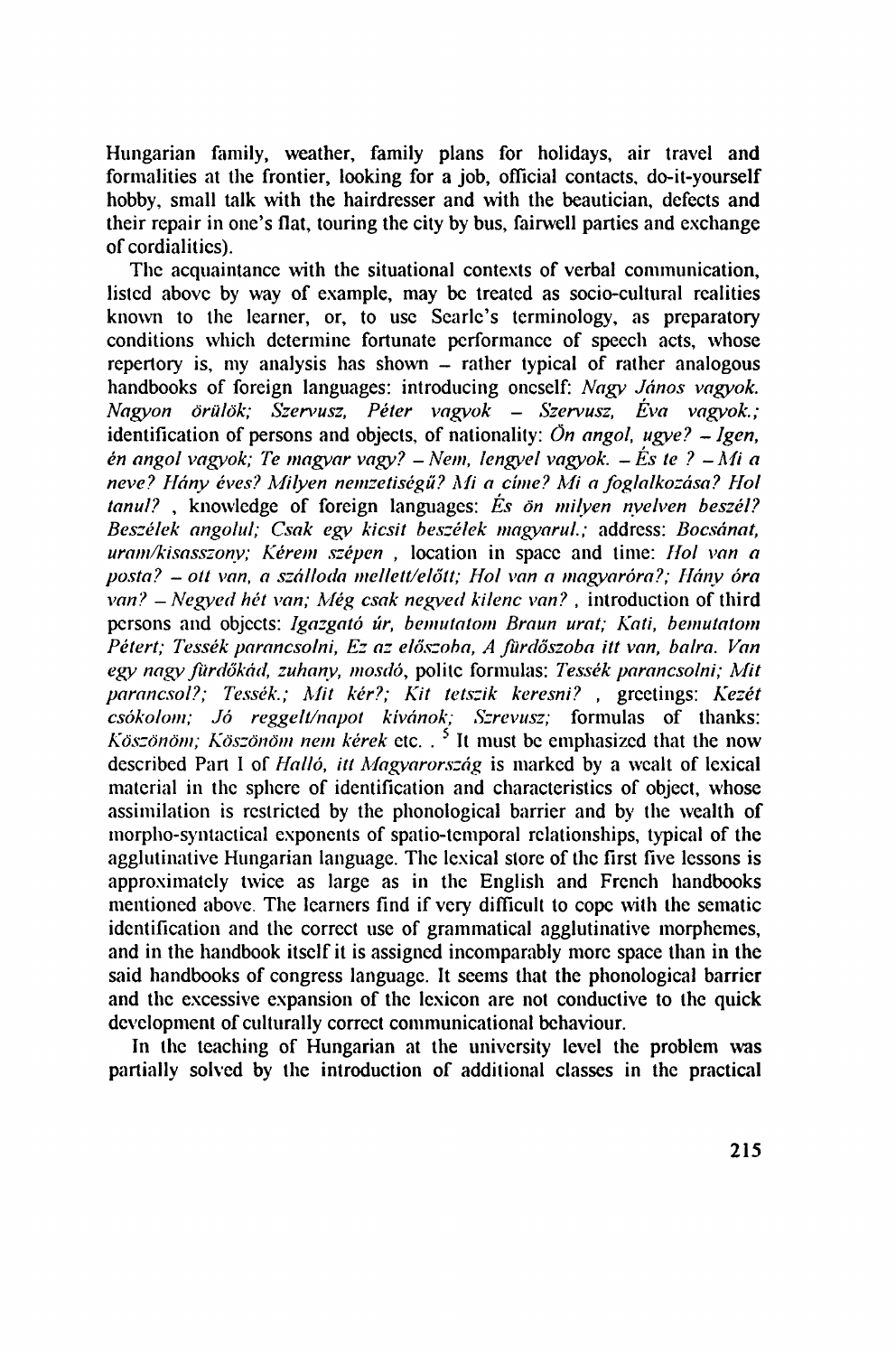phonetics and grammar of Hungarian, dedicated to the assimilation of morpho-syntactical structures and separated from classes in descriptive grammar, which begin at a later stage.

In the light of the said strong socio-cultural conditioning of the stylistic register of utterances the above described thematic selection of communicational situations automatically results in the domination of the formal style in the initial period of learning. (One of the first expression related to the establishement of communicational contact is *Mit parancsol?* (i.e. *What do you order?),* not quite pertinently used in the context of ordering coffee in the cafeteria. It is true that such formal expressions are consistently accompanied by examples of informal dialogues. The observation of those students who after the such formal expression are consistently accompanied by examples of informal dialogues. The observation of those students who after the initial period of study go to Hungary for six months of the practical study of Hungarian shows that their knowledge of rules of verbal behaviour developed in the manner described is not very useful in the realities of student life, in which they develop their language performance. The unintended effect and problem after their return to Poland, when they have to prove their mastery of the material contained in the handbook taught at that time, takes the form of an excessive colloquialization of utterances and problems with the mastering expressions that belong to the formal register of Hungarian, in the sphere of both the lexicon and the exponents of illocutionary force.

The arrangement and placing of the grammatical and lexical exponents of the illocutionary force of utterances under consideration of at least two stylistic registers of the Hungarian language (formal and informal) in any handbook intended for foreigners is not an easy task, and that, among other things, because of the specific features of sematico-grammatical structures in Hungarian. The exponents of the illocutionary force of utterances which perform such functions in verbal communication: questions (for decisions and for complementation), request, promise, assertion, insistence, proposal etc., take the form of intricate sematico-morphological and syntactic categories, exotic from the point of view of the Polish users of the Hungarian language, who have to cope with the numerical wealth of agglutinative morphemes. This covers the existence of parallel conjugational paradigms connoted in the sentence by a definite or indefinite object of action, conjugation of nouns as exponent of the relation of possessivity, the position of separable verbal prefixes (certain analogies with the German language) conditioned by the thematic-rhematic structure of the sentence, the double function of the grammatical form of the imperative mood (the so-called conjunctive and imperative use), and syntactic structures implied by modal exponents of illocutionary force: *kell* (it is necessary), *szabad* (it is allowed), *tilos* (it is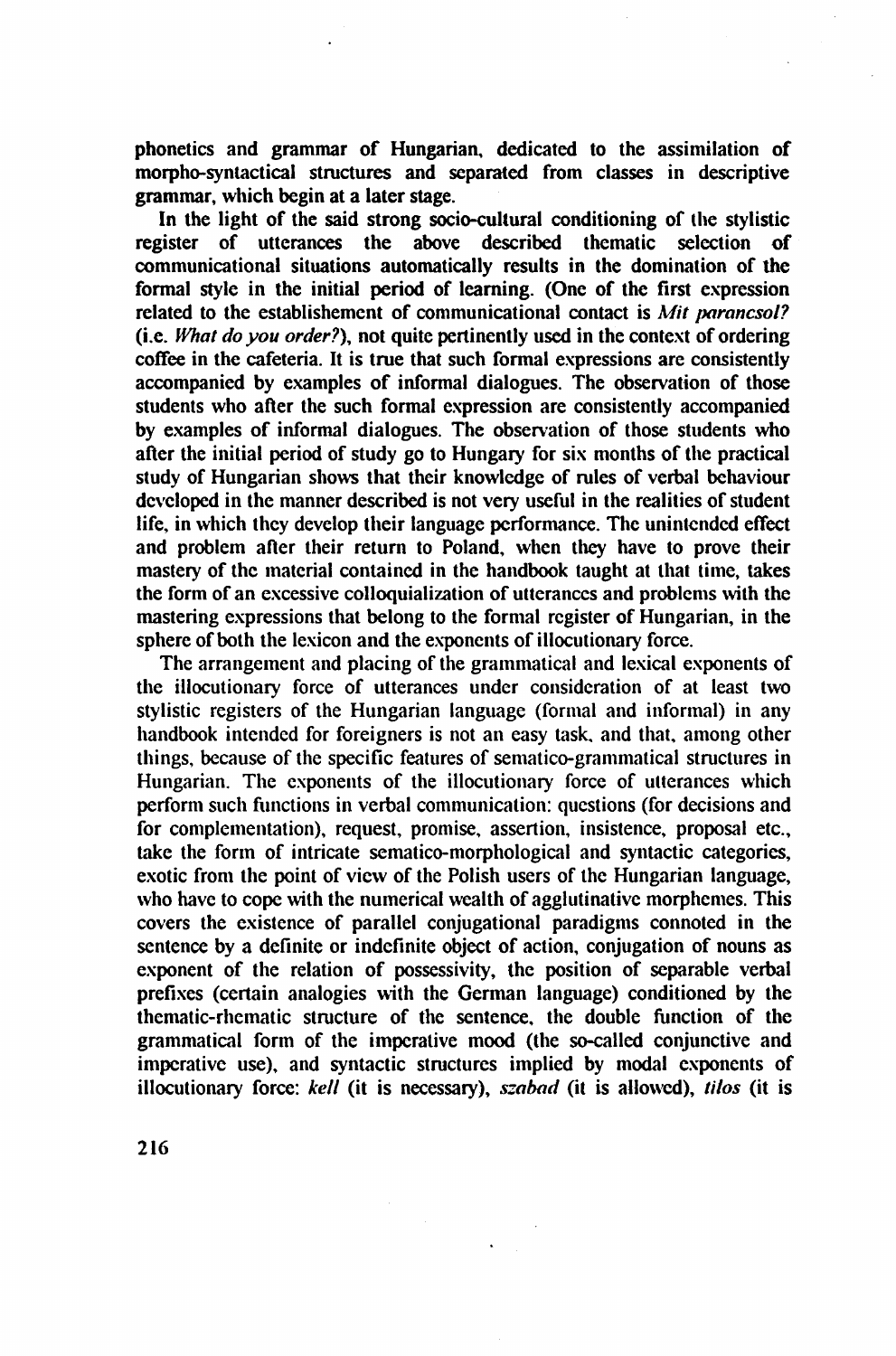prohibited), *érdemes* (it is worth while), *fontos* (it is important), *illik* (it becomes - in sense of befit), *sikerül* (it is successful). The grammatical structure which perform such basic pragmatic functions are thus necessarily concentrated in the second, advanced part of the handbook, and are combined with compund formulas expressing politeness so characteristic of verbal communication in formal situations: - offical contacts: *Fáradjon a pénztárhoz!; Menjen egyenesen ezen az utcán!; Ott forduljon jobbra és menjen el a következő zebráig! Parancsoljon, uram! Nyissa ki, kérem! ;* 

- contacts with strangers: *A nevét, legyen szíves! Legyen szíves valamilyen igazolványt mutatni!; Legyen szíves megmondani ....; Mondja el, legyen szíves, mi történt?; Hívja a mentőket és a rendőrséget!* 

Quite essential difficulties in developing in the learners **efficiency** in verbal communication are due to the argument and the content of the exercises to be found in the handbook under consideration. It offers a relatively scanty set of exercises envisaged for each lesson. (A separate workbook has not been prepared so far). Those to be found in *Halló, itt Magyarország* are typical exercices in transformational grammar, which to some extent disagree with the main body of cach lesson, oriented toward verbal communication. I would like to revert at this point to the previously mentioned composition of lessons based on dialogue and description, where we do not find the now common, it seems, distinction between those exercises which develop skills in the accoustic subcode and the graphic subcode of the language: speaking and listening versus reading and writing. Such being the case, and in lack of a methodological part if the handbook, the mode and the scope in which the material is exploited depends on the ingenuity and didactic competence of the teacher (for instance, making use of simulation and role play).

These critical remarks have in view posing the next methodological problem, namely the indication of, or search for, sufficiently effective methods of developing skills of communicating in a language all subsystems of which differ typologically from the first language of the learners. That considerably acquiring by them of the basic grammatical competence. To make matters worse, the set of methodological aids is relatively modest (which includes the lack of a functional grammar of Hungarian).

An analysis of the repertory of illocutionary functions considered in the dialogues and texts in *Halló, itt Magyarország* and in the index of the lexicon allows one appraise that book positively, from various points of view with some reservations.

I have based my cursory analysis on the classical study *Speech Acts* by Searle, B.Fraser's taxonomy of illocutionary acts presented by him in the *Syntax and Semantics* series 6 , and so called categories of communication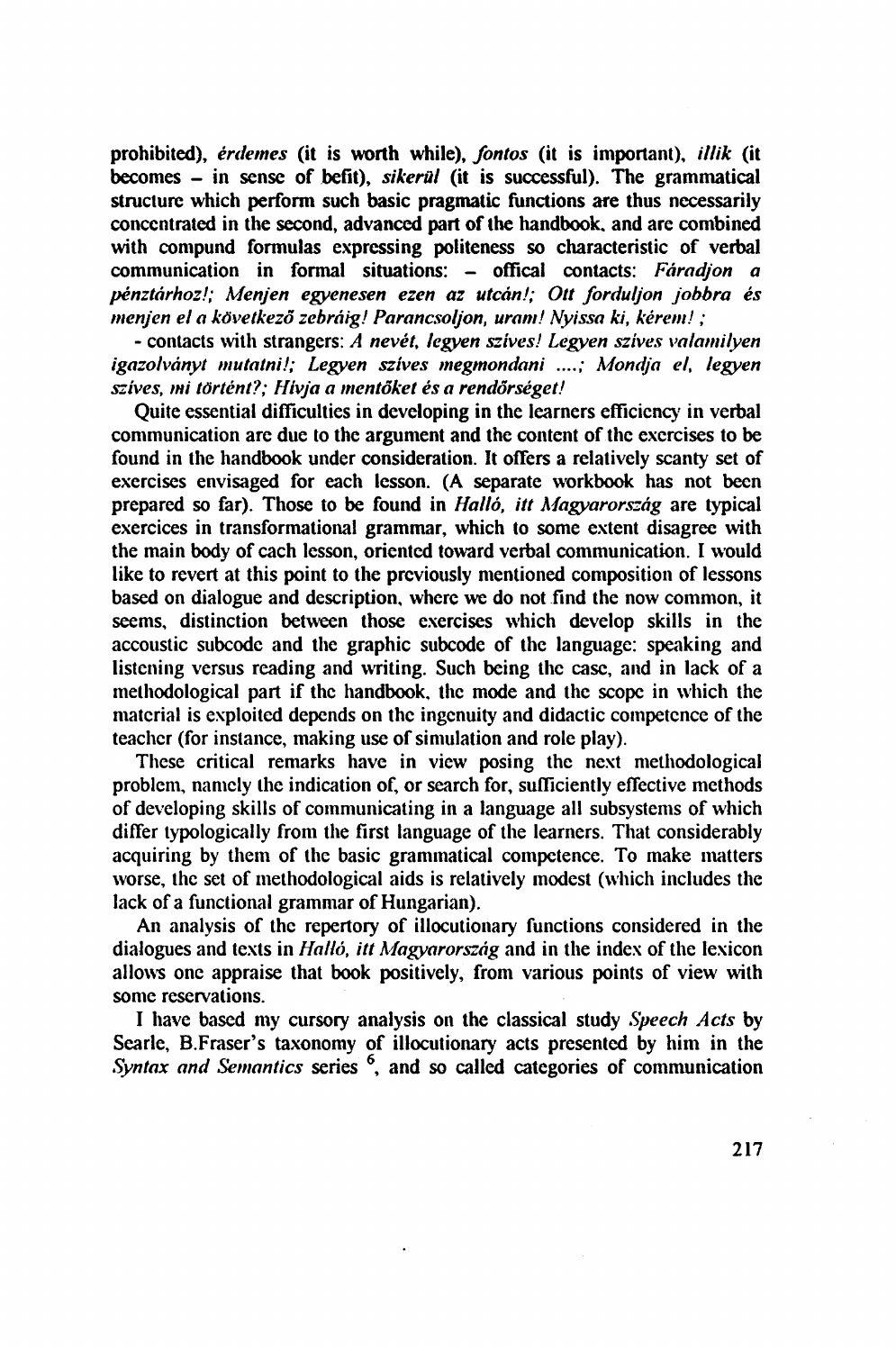singled out in practical confrontative grammars such as T. Krzcszowski *Gramatyka angielska dia Polaków* ('English Grammar for Poles'). 7

The illocutionary acts mapped in handbooks for beginners who study foreign languages naturally concentrate first on presenting their morphosyntactic exponents, with a limited presentation of functional ones, which imply the use of complex syntactic structures. B. Fraser in his taxonomy of speech acts singles out eight classes that map the intention (attitude) of the sender of a verbal communiqué:

(i) acts of asserting with two subclasses which express the speaker's assesment of how the proposition expressed fits into the conversation and the speaker's strenght of conviction in the truth of the proposition expressed, such as *add, announce, comment declare, inform, notify, point out, mention, remark, remind, reply, say, state, tell, accuse, acknowledge, admit, affirm, agree, argue, claim, confirm, confess, object, predict.* 

(ii) acts of evaluating the truth of the sentence expressed with the specification of the basis of this judgement, such as: *analyze, appraise, assess, calculate, call, certify, choose, classify, conclude, declare, describe, formulate, find, guess, insist, postulate, speculate.* 

(iii) act reflecting speaker's attitude toward the appropriateness of the state of affairs resulting from some prior act expressed by the sentence, such as: *accept, agree, complain, compliment, congratulate, disagree, excuse, object to, protest, recognize, regret, thank, toast, wish.* 

(iv) acts of stipulating expressing the speaker's desire for the acceptance of the naming convention expressed by the proposition, such as: *begin, call, choose, declare, describe, distinguish, identify, nominate, select, specify.* 

(v) acts of requesting expressing the speaker's desire for the hearer to bring about the state of affairs expresses in the proposition such as: *appeal, ask, beg, bid, command, demand, direct, forbid, instisi, inquire, instruct, invite, order, pray, prohibit, request, require, solicit.* 

(vi) acts of suggesting, expressing the speaker's desire to consider the merits of the action expressed in the proposition such as: *advance*, *advise*, *caution, propose, recommend, suggest, urge, warn.* 

(vii) acts of exercising authority expressing the speaker's proposal to create a new state of affairs by exercising certain rights or powers such as: *accept, adopt, agree to, allow, apply for, approve, authorize, bless, cancel, declare, deny, dismiss, downgrade, excuse, forgive, greet, permit, prohibit, recognize, reject, surrender, withdraw.* 

(viii) acts of committing, expressing the speaker's proposal to place himself under an obligation to bring about the state of affairs expressed in the proposition such as: *accept, assume, assure, commit (oneself, dedicate*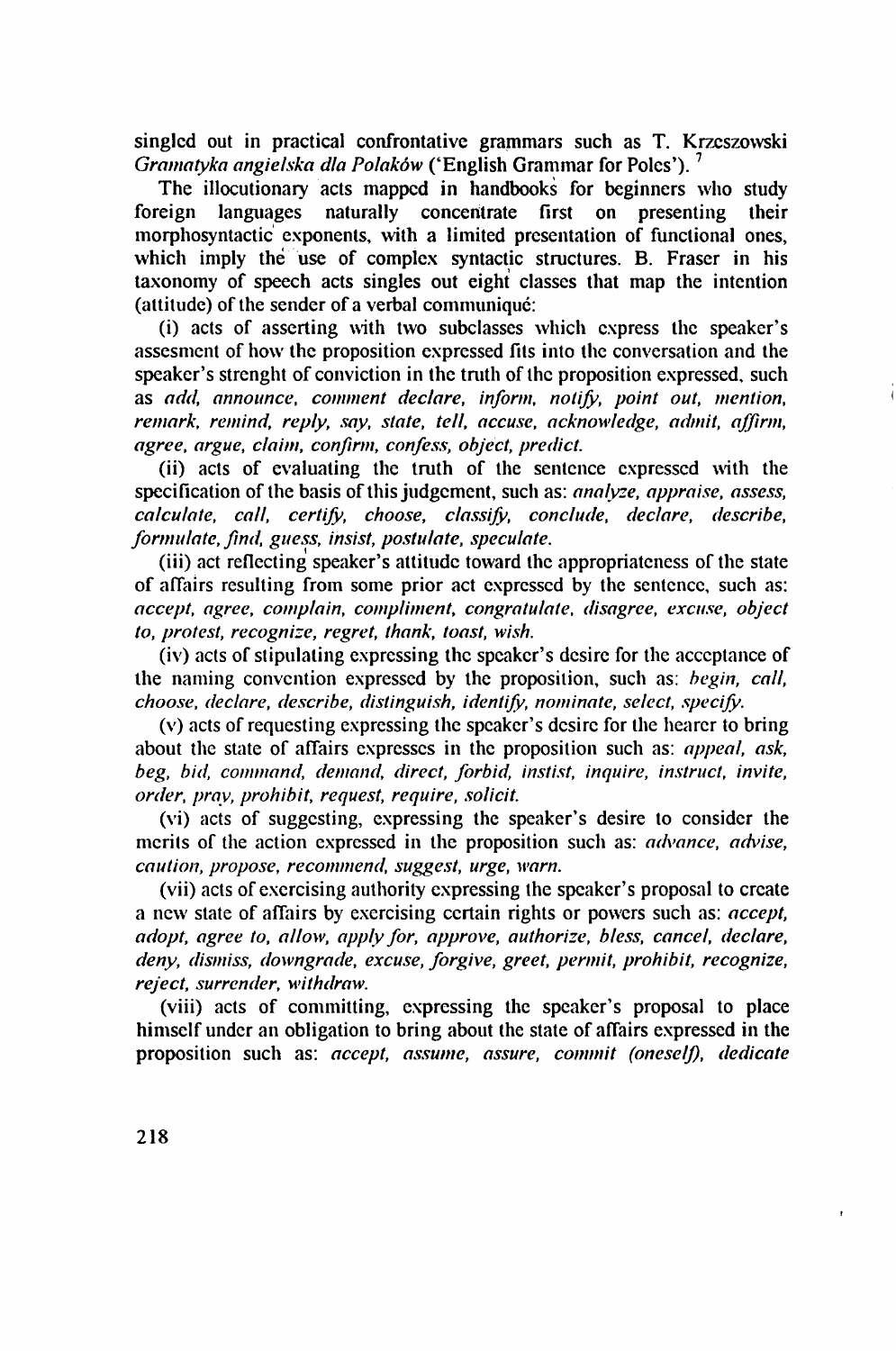*(oneself), give one's word, guarantee, obligate (oneseIß, offer, pledge, promise, swear, volunteer.* 

That taxonomy also covers illocutionary acts typical of verbal communication in everyday situations (vernacular), with the exclusion of the so-called ceremonial performatives which are formulas (sentences) used in codified legal, religious, political and sports actions eg. *I herby pronounce you man and wife .* They seem essential from the point of view of the knowledge of civilization where a given language is used, but they arc rarely included in handbooks of the kind discussed here.

The following performative verbs were selected from the index of *Halló, itt Magyarország :* 

- Part I: *ajánl, akar, bemutat, bemutatkozik, beszél, elbúcsúzik, emlékszik, felel, felhív, gondol, ígér, kér, kérdez, kíváncsi, kínálok, megbüntet, meghallgat, mond, óhajt, örül, parancsol, remél, rendel, sajnál, szól, tud, üdvözöl, visszatér, kell;* 

- Part II: *bán, beleegyezik, beleszól, búcsúzik, diktál, elismétel, elkér, elmond, elhisz, elismétel, elkezd, elmesél, eltéved, említ, fél, felír, felolvas, folytat, függ, gondolkodik, haragszik, hiányzik, igyekszik, javasol, kikérdez, kikeres, megállapít, megbeszél, megbocsát, megenged, megért, megkérdez, megmond, megszólít, mesél, nevez, panaszkodik, tanácsol, udvarol, utál, vállal.* 

The appraisal of the scope of the mappings of the speech acts considered in *Halló, itt Magvarország* is based on the categories singled out in functional confrontative grammars, such as:

(i) obtaining information by interrogative sentences: general: *Tetszik a lakás?; Szeretsz táncolni?; Információt szeretnék kérni.; O már négy óra van!*  particular: *Kit tetszik keresni?; Mit csinálsz?; Kinek írsz? Hova is megyünk?; És mi az esti program?; Mikor indul a legközelebbi vonat?,* conveying in declarative sentences: *A mai esti programunk meglepetés.; Levelet írok.; Kovács Péterhez megyek.; Igen, szeretlek. ;* and lexically: *bemutat, bemutatkozik; beszél; felel; (megjkérdez; mond; keres; kikeres;* etc.

(ii) exponents of propositional and quantitative negation (so-callcd double negation *ne - nem, se -sem* being specific to Hungarian language,

(iii) exponents of options and beliefs communicated lexically and grammatically: *hisz, véleményem szerint, valószínűleg, mint tudjuk; szerintem;* including consent or non-refusal: *igaz, igazad van, dehogy, remek, szívesen, az az igazság; az igazat meg\>allva; sajnos; fogalmam sincs; nekem más a véleményem,* 

(iv) exponents of persuation and suggestion, both grammatical and lexical: *légy szíves/legyen szíves; add fel a levelet! hívd ki a vízvezetékszerelőt!*  imperative mode, verbal derivatives and modal structures as exponents of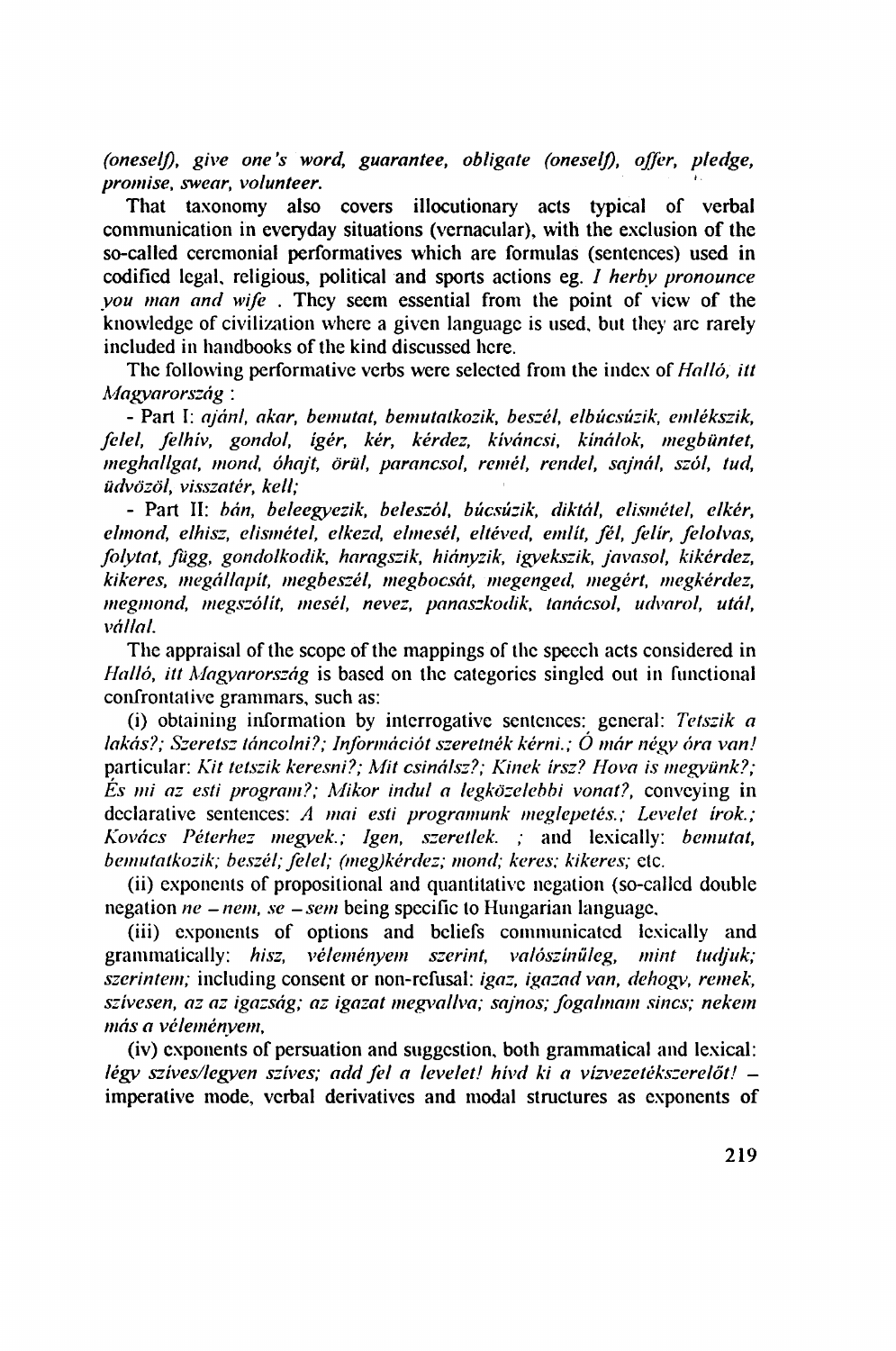possibility: *bemehetünk? - Gyertek csak! ,* certainty: *fogadjuk csak! ;*  necessity: *Be kell mennem a múzeumba; Fontos beszélnem; El kell intéznem ;*  and will: *Azt javaslom, hogy* 

- wishes / intentions: *Vigyázz magadra; jobbulást kívánok* , forms of insistence both lexical: *kér, kíván, óhajt, rendel* and grammatical: *hallottad?; értsd meg; és ne felejsd el a könyvet!;* optative mode: *nem volna-e kedves?*  conditions: *attól függ....; mit csinálnál, ha nyernél néhány milliót? végigjárnám Európát!* 

(v) instructions, orders, injunctions, obligations, represented lexically and gramatically, especially in formal situations: policeman - *Jó napot kívánok, a jogosítványt és a forgalmi engedélyt, legyen szíves!;* instructions of administrative authorities - *Zárják et a gázt, és ne nyúljanak a tűzhelyhez! Kiküldök egy szerelőt. A nevét és a címét legyen szíves!; Tessék ezt kitölteni!; Itt tetszik fizetni!* or of service - *Hogyan cseréli ki a filmet? Nyomja be a gombot! Nyissa ki a hátlapját! Vegye ki a régi filmet és tegye be az újat! Csukja be a gép hátlapját!,* recomendations of the physician - *Csak szedje a gyógyszereket és pihenjen! Ne dohányozzon és tartson diétát! Ne egyen nehéz ételeket!; Kérem, fejezzék be a látogatást!* 

(vi) expressions of permission or prohibition, represented in particular by modal structure - *Megengeded, hogy rágyújtsak? - Persze, gyújts rá nyugodtan!.* The scope of the representation of these illocutionary categories is self-evidently much more comprehensive in the second part of *Halló, itt Magyarország* and it is comparable with that in the French and English handbooks quoted earlier.

Similar results are optained from an analysis of the repertory of exponents of personal emotions expressed by various lexical and syntatic means and set phrases:

(i) regret, refuse - *sajnálom; Ilyen rövid idő alatt erre nincs lehetőség.; Igazán sajnálom, de nem tudom odaadni; Ne haragudj, de nem tudok elmenni, ugyanis vendégek jönnek hozzánk;* 

(ii) hope - *Remélem, beengednek.* 

(iii) astonishement - *Mi történt?; Mi a baj?; Micsoda?; De miért?; Talán valami hibát követtem el?; Ne mondd!* 

(iv) satisfaction - *Na látod.* 

(v) disappointment *Kár!; Miért?; Mi az, talán nem tetszem? Egy vagyont fizettem a szépségemért! -Ezt igazán megtakaríthattad volna .* 

(vi) gratefullncss *-Még egyszer köszönöm a segítségedet!;* 

(vii) wishes and congratulations - *Szívből gratulálok!; Boldog karácsonyt!; Fiatok születéséhez szeretettel gratulálunk!*